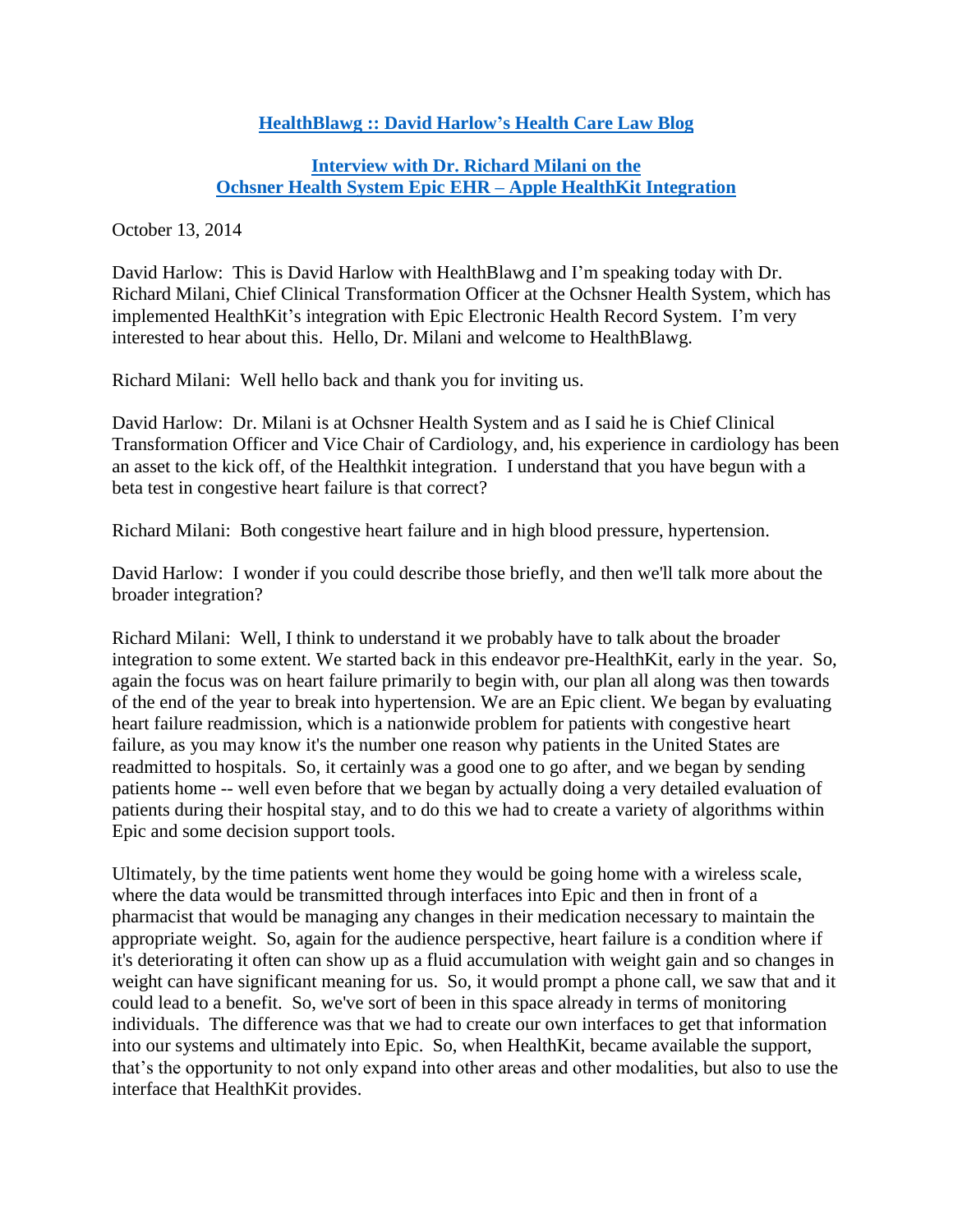David Harlow: My first question then leading out from there is, can you describe the benefits of using the integration? I understand you're saying that you don't have to build it yourself, for each new application, and the question is, what other sorts of applications are available now, do you have a view into the future in thinking about what other kinds of applications you would like to see integrated with HealthKit? I mean the CHF use case is a very good use case and many of the other use cases that we have been hearing about in the general press around HealthKit seems to revolve around fitness trackers and so forth, and I'm wondering how useful that is in the clinical setting, and whether there are other applications that would be more useful in the clinical setting

Richard Milani: Let's move on to high blood pressure as an example. So, it's a common chronic disease, one out of three adults have it, and there are a lot of things that can impact hypertension. So, at the very basic we'd like to get your blood pressure, something we've been asking for for decades, it's not a new thing that we ask patients to buy blood pressure cuffs and take their readings, and having done this for quite for some time, patients then would have to write it down on a piece of paper and that sort of stuff, and then they forget the paper or it'll be very unclear sometimes, or they forget to write it down and they're taking the blood pressure. So, at the very basic, just having somebody go home with a wireless cuff that integrates in the system, that's effortless, it's not, there's no extra steps for the patient, improves compliance in doing so and obviously gives us more robust data to look at. But now we can talk about other aspects of care. So, for instance as you brought up fitness, again exercising more may be losing weight may be not, but certainly exercising more and hopefully losing weight, both those can lower blood pressure. So, a nice thing to be able to do would be to present patients their data and showing them, how when their activity went up, they saw a fall in their own blood pressure, and that's pretty self-reinforcing, so we think that that can lead to a greater level of patient engagement, a greater level of patient adherence, when patients can track the things that can influence their disease state.

David Harlow: That's great, yes and I think the feedback, I mean it's been established that the feedback to some patients at least will be valuable, and will move the needle in terms of adherence, to new regimens and so forth. One question that I have is sort of, whether clinicians are really interested in seeing all of this information and what you are doing on the clinician view end to filter the information, because I imagine my doctor doesn't want to see my step count everyday if I'm wearing a fitness tracker, but might want to see some higher level analytics of some sort. How do you digest this tremendous amount of data so that it yields some actionable information?

Richard Milani: Well, we agree that, data visualization for both provider as well as the patient is very important, in determining whether or not these kinds of programs will be successful. So, just giving back to patients, data like we do for lab reports, lab reports are horrible and I am sure you've seen what a typical lab report looks like. I mean it was built for doctors and poorly designed for somebody to try and understand if you aren't a physician, and then I think you may or may not have seen you know, several years ago Wired Magazine attacked that and came up with their own patient centered lab report, it's fabulous, and so we are strong believers, in how data is aggregated and visualized and there are lots of additional cues that one can provide in the data patients that can alter their adherence rates, and we can't get into that today, but the data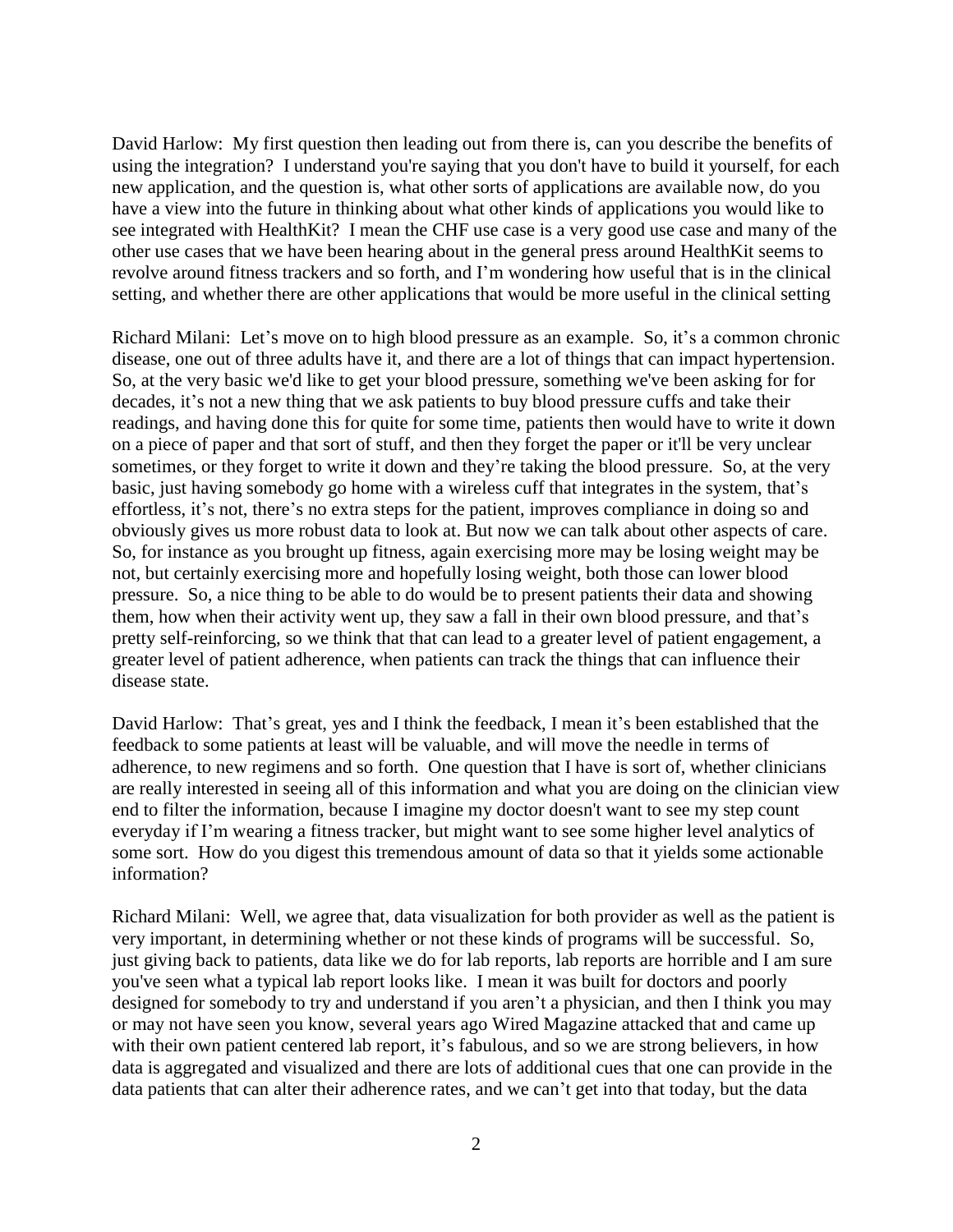presentation is what your question is about and I think it's very important. Likewise we have been as concerned as you are in term of how the data comes to providers. So, providers can have the opportunity to be able to choose how they want the data received. Do they want to see a monthly report or do they want a weekly report or do they want a quarterly report or that sort of thing, and we can, we put together a sort of report formats or alert, so to speak that alerts the physician in their inbox that there is a report available of Mr. Jones, it's the monthly frequency that they you have to see and here it is, and we try and present the way that's it doesn't take a long time to decipher what the answer is.

David Harlow: So, you're envisioning doing a lot of clinician based individual clinicians' customization of views, I mean, how does that work? You are large organization, a dozen hospitals almost 1000 clinicians, does going there need to be a standard? Would that be established at a department level? How do you see that working?

Richard Milani: I think… Yeah, I feel the way we are building reports will be fairly standard. The frequency by, which a physician wants them, will be determined by the physicians in terms of the frequency of the alert. So, we are not customary, we are not making 1000 different customized reports, it's just the frequency by, which one receives them is customized based on what the physician wants for that individual patient.

David Harlow: Sure, and then through HealthKit and the Epic integration, these data become a part of the EHR?

Richard Milani: Correct.

David Harlow: Okay. Is there a concern, have there been discussions about potential additional exposures to liability due to additional data being entered into the chart that may or may not lead to actions or recommendations on the part of the clinicians?

Richard Milani: Well, we've certainly discussed this like any good steward of health care with our legal department and thus far we have sort of organized ourselves in a way that they're comfortable with, but I mean an alert is an alert -- the physician ought to be able to determine how he or she wants the alert. Obviously most of this data for many of these patients is for instance in our hypertension program. We have an intermediary in between. So, again in the heart failure program we have an intermediary. So, the physician is going to get the data and the physician is going to get the reports, but if there is anything that is a, for lack of better term, a panic value, or something that's very risky to an individual, there is going to be some follow up done through the intermediary whether it be an APC or a Phram D, and that's going to get in front of them first, so that something can get done.

David Harlow: Okay. And do you see any particular barriers to patient adoption? We've talked a lot of about the physician end of things. This has been pushed out previously to patients with certain diagnoses or conditions, and how amenable have patients been to using these devices, what proportion of your patient population have the infrastructure at home, to use these things, or do you send somebody out to set them up.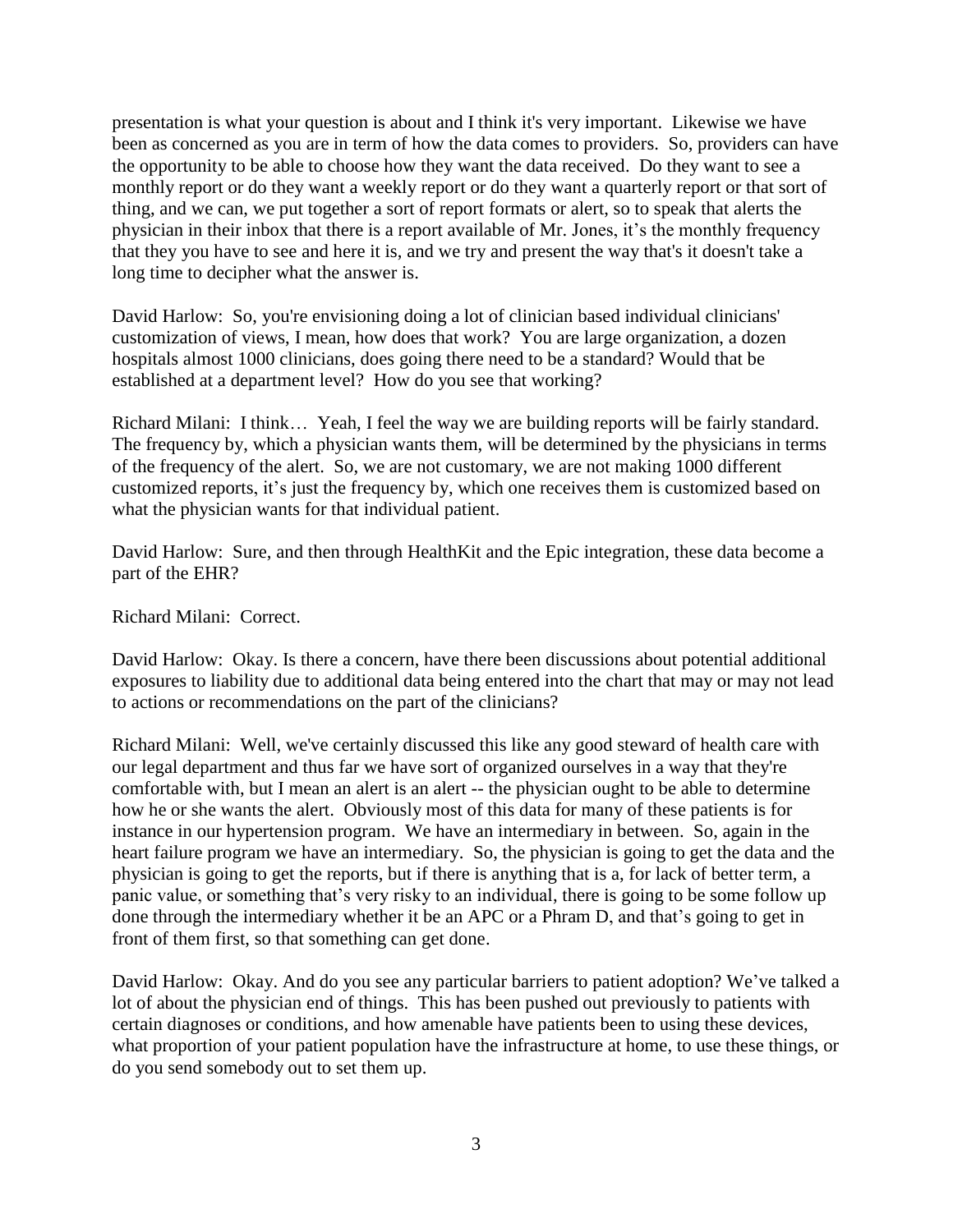Richard Milani: The answer is yes. So, let me give you more details. So, the first thing is - forget HealthKit and forget us -- is this a market that is organically growing? and the answer is, yeah, by a large degree. So, when you look at first of all apps in general you know, and I think there is a pretty healthy growth of general apps, and then when we look at health apps it doubles the growth rate of general apps. So, the point being is that the public is desirous by their actions of these kinds of activities, number one. Number two is so much so that we opened up a, sort of a, I hate to use the term 'retail', but that's exactly what is, so, but it's semi retail sort of space in our new primary care space, we call it the "O" bar, 'O' is Oschner. So, it's the "O" bar and it's much like a genius bar would be set and up and the concept behind it is simple. Number one is we offer two things both apps and devices. The apps are downloaded into, we have it's literally a bar where you can sit down and we have about six of these iPads that are on stands, and we've downloaded probably two or three hundred of the best apps that we've screened and they're on there and they can play with them at their leisure and we have a "genius" behind the bar, they can ask questions to, they can show them, walk them through, show how the apps works. A popular one just as an example is Fooducate -- I don't know if you know anything about Fooducate, but it is a great app with regards to knowing what you're eating and what might be better alternatives and you could just simply…

## David Harlow: Yeah.

Richard Milani: I mean you're familiar with it, and so that's a popular one and things like that, and of course we sell devices too like FitBits and Jawbones and wireless blood pressure cuffs and scales and wireless glucose meters and so forth. Well, patients love this place, we've had several thousand visitors, we've only been open since April, we're getting a lot of positive feedback from patients that this is a wonderful thing and we make it easy, so that if you're intimidated -- So, let's go back to the patients that may not want to that sort of technology averse, they don't understand technology perhaps they might be older. This is an easy way where someone can show them how really simple this is, and they can ask what they think are dumb questions and not feel bad, and have someone who is very nice and knowledgeable, show them how they can use this to better themselves or help them understand better their chronic disease process. So, it's been very positive experience for patients.

So, to help answer your question, do you think patients are going to want to do this? Certainly not every patient, but many patients have really enjoyed the experience. With regards to the blood pressure thing as an example, we think that the best way to do this would be if a patient had a wireless blood pressure cuff and if they took their blood pressure a few times a week or once or twice a week that would be fabulous and that's way more data than what we're getting currently, but again back to the story about adherence, if you want to get best adherence, you can't ask the patient to do much more than that. The moment you asking them now take that information and go somewhere else and write it down, it drops off. Same thing with weight, I mean most people don't mind getting on the scale, in the morning, after they go to the bathroom, but now if you said okay take that number and go enter it somewhere or do something that's where you see a big drop off. So, we think that obviously starting with the best and working our way down that the most effective intervention or assessments are going to be where they just do the thing that they were doing do anyway and nothing else, and then magically you know we get the "data," but you know, not everybody is going to want to spend the money.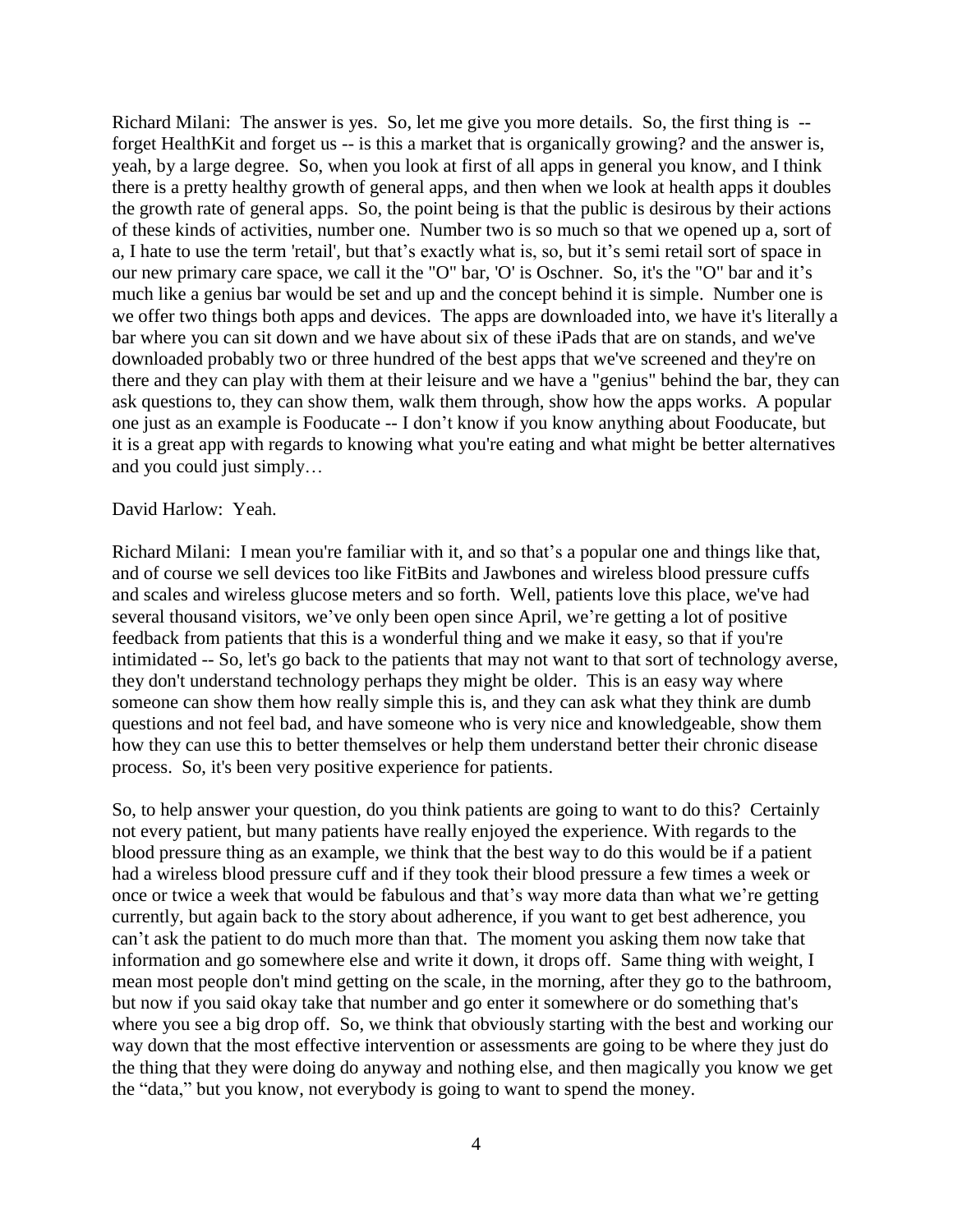And certainly if they have the ability to text us, we can receive an SMS text using a short code. They can just put in BP and their blood pressure and that information will get to us, but unfortunately again that takes an extra step. The other thing is that one of the advantages of the HealthKit piece is that there's going to be lots of new products and better products that can integrate automatically and get to us. So, we're just looking at the products that are good today, but as you know better than anybody, these products are dynamic and there's new things coming out all the time that monitor various things and some of which could be very helpful to us. I can tell you we're embarking on a project now where we're looking at patients with obstructive sleep apnea and who are getting home CPAP, and the compliance rate is sort of intermediate, but we now have the data that can be transmitted to us directly and into the record that they used it six hours last night or not at all, and so, we can look at that and see how often that the CPAP is being used and it's all being done wirelessly without the patient having to do anything. So, I think more and more of this kind of information is going to be available to us and it could help us in making decisions about our patients and knowing our patients better, but I think the real value is going to be ultimately in being able to present data to patients about themselves, in a way that they can help themselves better.

David Harlow: Great. I think time will tell whether the adoption of these apps and uses will be long-lived, it sounds like you have been doing this for about six months through the "O" bar and so forth, and my understanding is that many users of health apps and other apps will sort of use them for three months or so and then the utilization drops off. So, I suppose if you maintain the level of engagement through some of your staff with the patients on particular uses then they'll be able to maintain that connection over the longer term.

Do you have any concerns about the privacy and security protections of putting health data over what to date has been really a consumer platform?

Richard Milani: Yeah, I mean to say we're not concerned with it would probably be rash, I mean of course we are concerned, and I think the most important thing to remember is that we don't act solely based on that data. We try to validate it independently. So, if we get, for instance back to the weight thing and if we get a weight that's you know, way out of whack, there's not going to be an automatic change in anything it's just going to prompt a phone call to talk to the patient to understand, what's going on. So, I think that that's reasonable, as long as a patient knows that, most patients recognize that there is a potential possibly of a security lapse, but again we are talking about weights, we're talking about blood pressures, we are not talking about a lot of other stuff at this point -- or fitness activity. Not that we should be cavalier about that. We shouldn't be, but at the end of the day I think the benefits currently outweigh what little risk that might be.

David Harlow: Well, thank you very much this has been a terrific education on the way you've rolling this out.

I have been speaking today with Dr. Richard Milani, Chief Clinical Transformation Officer of the Ochsner Health System in Louisiana. We have been talking about the rollout of HealthKit and the integration with the Epic EHR system at his institution. Thank you again, Dr. Milani.